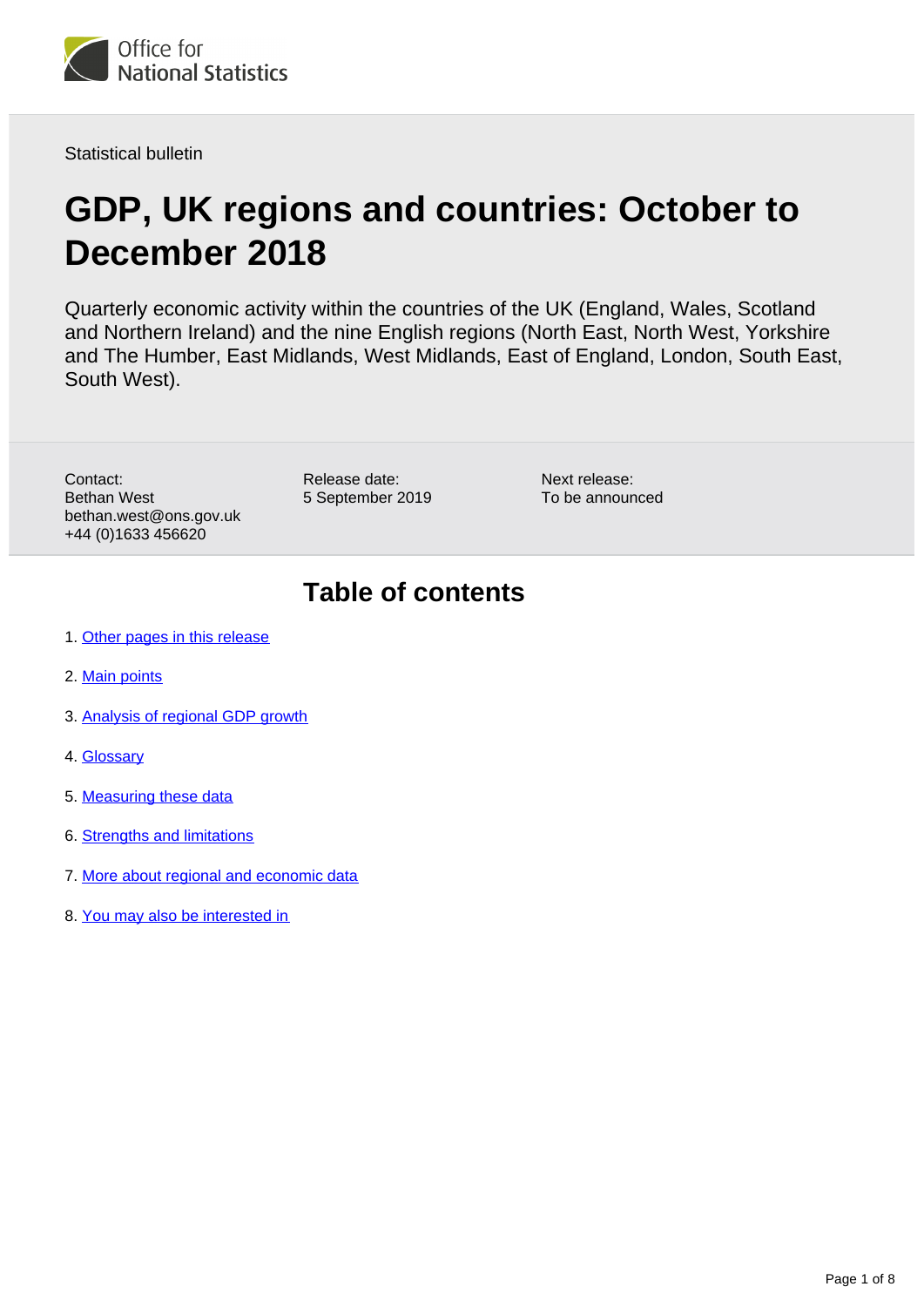## <span id="page-1-0"></span>**1 . Other pages in this release**

- [Regions of the UK](https://www.ons.gov.uk/economy/grossdomesticproductgdp/bulletins/gdpukregionsandcountries/octobertodecember2018)
- [Methodology used to produce these estimates](https://www.ons.gov.uk/economy/grossdomesticproductgdp/methodologies/introducinggdpforthecountriesoftheukandtheregionsofengland)
- [GDP in the North East](https://www.ons.gov.uk/economy/grossdomesticproductgdp/bulletins/gdpnortheast/octobertodecember2018)
- [GDP in the North West](https://publishing.ons.gov.uk/economy/grossdomesticproductgdp/bulletins/gdpnorthwest/octobertodecember2018)
- [GDP in Yorkshire and The Humber](https://www.ons.gov.uk/economy/grossdomesticproductgdp/bulletins/gdpyorkshireandthehumber/octobertodecember2018)
- [GDP in the East Midlands](https://www.ons.gov.uk/economy/grossdomesticproductgdp/bulletins/gdpeastmidlands/octobertodecember2018)
- [GDP in the West Midlands](https://www.ons.gov.uk/economy/grossdomesticproductgdp/bulletins/gdpwestmidlands/octobertodecember2018)
- [GDP in the East of England](https://www.ons.gov.uk/economy/grossdomesticproductgdp/bulletins/gdpeastofengland/octobertodecember2018)
- [GDP in London](https://www.ons.gov.uk/economy/grossdomesticproductgdp/bulletins/gdplondon/octobertodecember2018)
- [GDP in the South East](https://www.ons.gov.uk/economy/grossdomesticproductgdp/bulletins/gdpsoutheast/octobertodecember2018)
- [GDP in the South West](https://www.ons.gov.uk/economy/grossdomesticproductgdp/bulletins/gdpsouthwest/octobertodecember2018)
- [GDP in Wales](https://www.ons.gov.uk/economy/grossdomesticproductgdp/bulletins/gdpwales/octobertodecember2018)
- [GDP in Scotland](https://www2.gov.scot/Topics/Statistics/Browse/Economy/QNA2019Q1), published by the Scottish Government
- **GDP** in Northern Ireland, published by the Northern Ireland Statistics and Research Agency

### <span id="page-1-1"></span>**2 . Main points**

- Of the four countries of the UK, in Quarter 4 (Oct to Dec) 2018, gross domestic product (GDP) growth was highest in Wales (0.3%) and lowest in England (0.1%) and Northern Ireland (0.1%).
- Of the nine English regions and Wales, the area with the highest GDP growth was the South East (0.8%), with the biggest fall in the North West (negative 0.7%).
- Estimates of quarterly GDP in the English regions and Wales are published here for the first time, alongside data previously published by the Scottish Government and the Northern Ireland Statistics and Research Agency (NISRA).

These estimates are designated as **Experimental Statistics** and should be interpreted with some caution. Regional data can be volatile and quarterly movements should be considered alongside the long-term trend. To assist with this, quarter on same quarter a year ago data are published alongside the latest quarter-on-quarter estimates.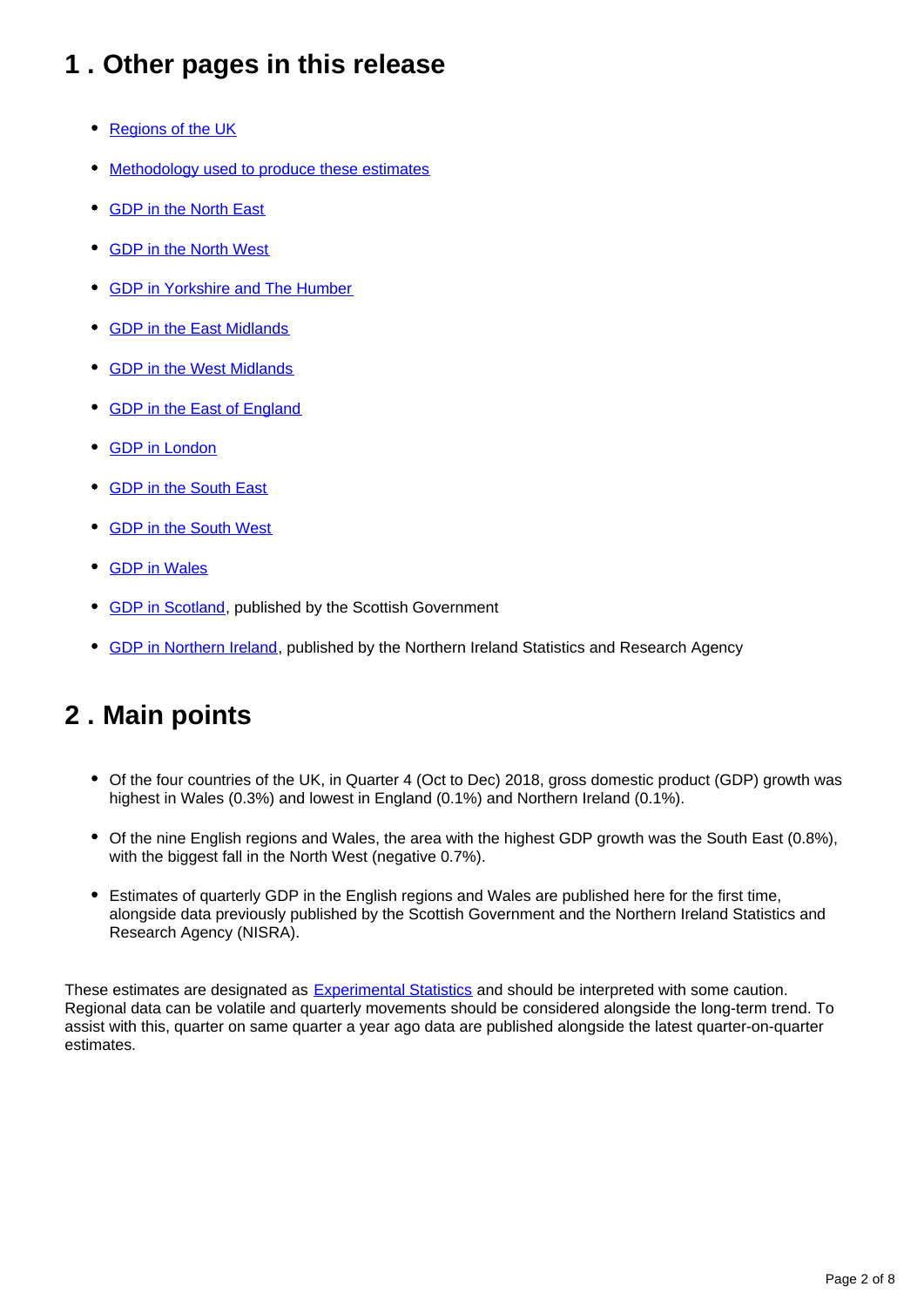## <span id="page-2-0"></span>**3 . Analysis of regional GDP growth**

#### **Figure 1: All countries in the UK had positive growth in Quarter 4 (Oct to Dec) 2018**

**Quarter-on-quarter GDP growth for the UK and its countries for Quarter 1 (Jan to Mar) 2017 to Quarter 4 (Oct to Dec) 2018**

Figure 1: All countries in the UK had positive growth in Quarter 4 (Oct to Dec) 2018

Ouarter-on-quarter GDP growth for the UK and its countries for Ouarter 1 (Jan to Mar) 2017 to Quarter 4 (Oct to Dec) 2018



#### **Source: Office for National Statistics – Regional GDP estimate**

#### **Notes:**

1. Q1 refers to Quarter 1 (Jan to Mar), Q2 refers to Quarter 2 (Apr to June), Q3 refers to Quarter 3 (July to Sept), Q4 refers to Quarter 4 (Oct to Dec).

UK gross domestic product (GDP) growth was 0.2% in Quarter 4 (Oct to Dec) 2018. This was a slowing in the UK growth rate following a relatively strong Quarter 3 (July to Sept).

All countries in the UK had positive quarter-on-quarter growth in Quarter 4 2018. Growth was highest in Wales (0.3%) and lowest in England (0.1%) and Northern Ireland (0.1%).

More information about the drivers for these changes can be found in the [datasets](https://publishing.ons.gov.uk/economy/grossdomesticproductgdp/datasets/quarterlycountryandregionalgpd) that accompany this publication, and the data published by the **[Scottish Government](https://www.gov.scot/Topics/Statistics/Browse/Economy/QNA2019Q1)** and the Northern Ireland Statistics and Research [Agency \(NISRA\).](https://www.nisra.gov.uk/statistics/economic-output-statistics/ni-composite-economic-index)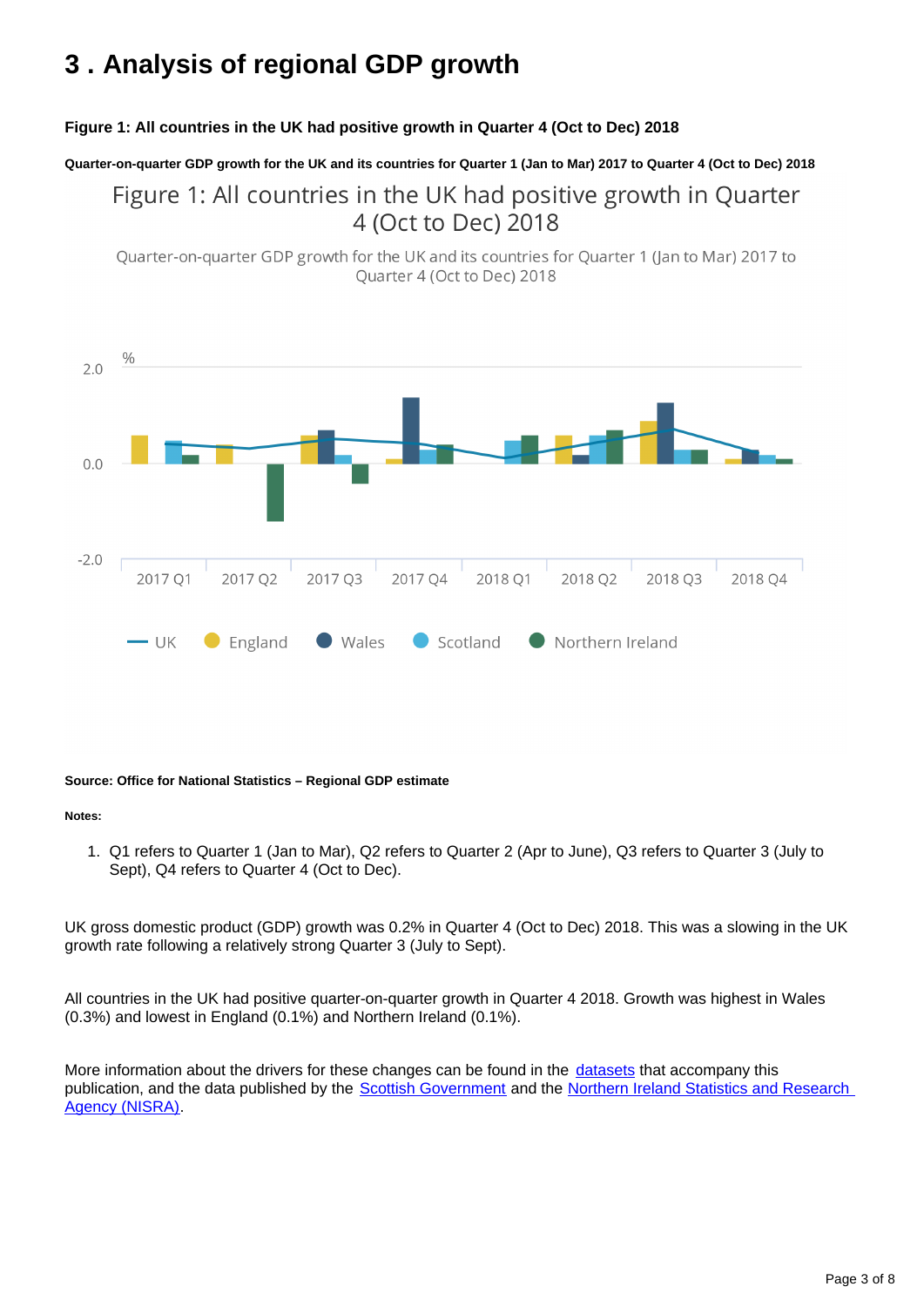#### **Figure 2: In Quarter 4 (Oct to Dec) 2018, growth was highest in the South East and lowest in the North West**

**Quarter-on-quarter GDP growth for the regions of England and countries of the UK for Quarter 3 (July to Sept) 2018 and Quarter 4 (Oct to Dec) 2018**

### Figure 2: In Quarter 4 (Oct to Dec) 2018, growth was highest in the South East and lowest in the North West

Quarter-on-quarter GDP growth for the regions of England and countries of the UK for Quarter 3 (July to Sept) 2018 and Quarter 4 (Oct to Dec) 2018



#### **Source: Office for National Statistics – Regional GDP estimate**

#### **Notes:**

1. Q3 refers to Quarter 3 (July to Sept), Q4 refers to Quarter 4 (Oct to Dec).

Of the countries of the UK and the regions of England, only the North West had negative growth in Quarter 4 2018, falling by 0.7%. This followed positive growth in this region in Quarter 3 2018, at 0.8%. The South East had the highest growth in Quarter 4 2018 at 0.8%.

Only the South East and Wales had growth in Quarter 4 2018 higher than the UK (at 0.2%), at 0.8% and 0.3% respectively.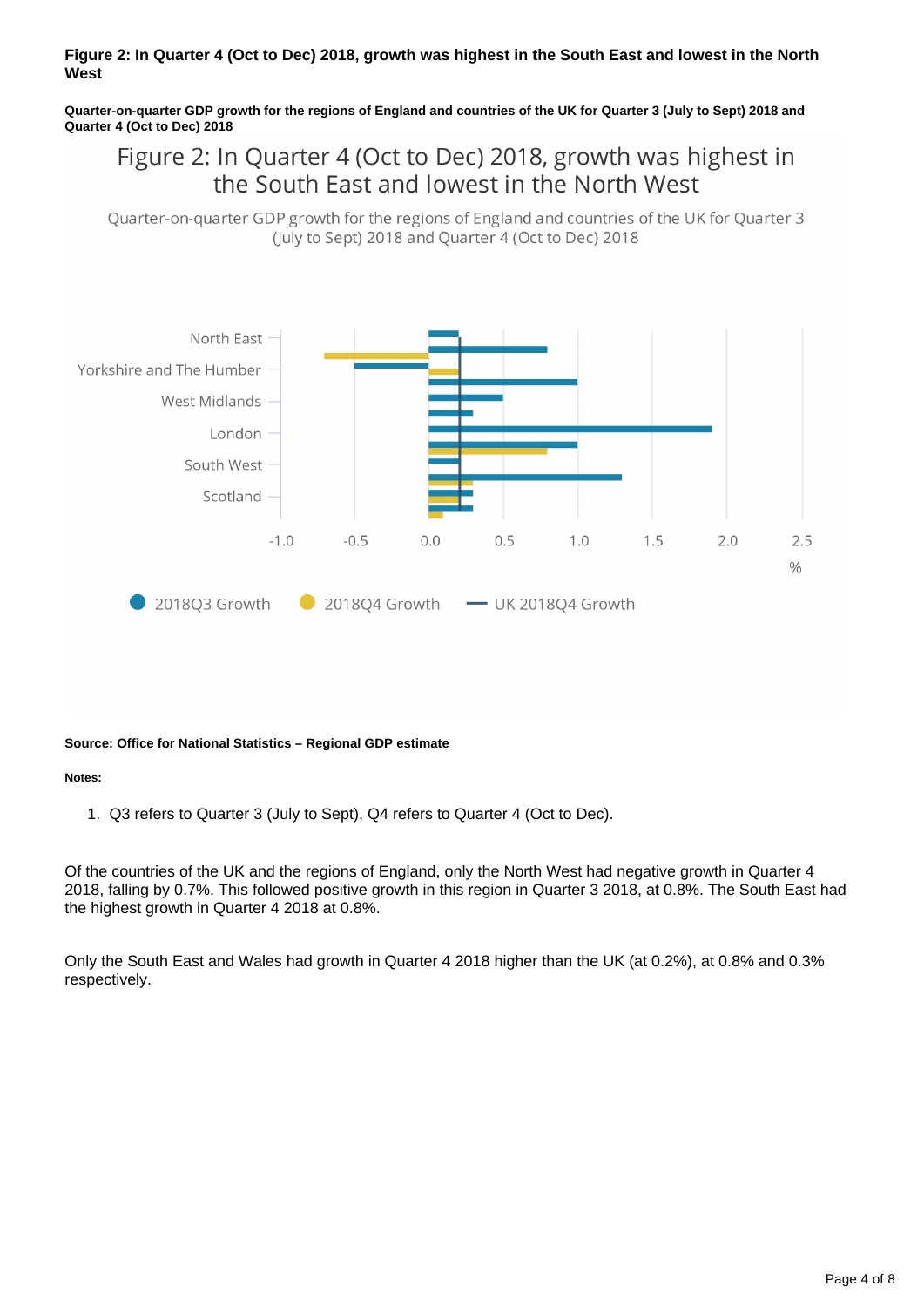Table 1: Percentage growth in the countries and regions of the UK Quarter 3 (July to Sept) 2018 and Quarter 4 (Oct to Dec) 2018

| <b>Country/Region</b>        | (July to Sept) | Growth in 2018 Quarter 3 Growth in 2018 Quarter 4<br>(Oct to Dec) |
|------------------------------|----------------|-------------------------------------------------------------------|
| North East                   | 0.2%           | $0.0\%$                                                           |
| North West                   | 0.8%           | $-0.7%$                                                           |
| Yorkshire & The Humber -0.5% |                | 0.2%                                                              |
| East Midlands                | 1.0%           | $0.0\%$                                                           |
| <b>West Midlands</b>         | 0.5%           | $0.0\%$                                                           |
| East of England              | 0.3%           | $0.0\%$                                                           |
| London                       | 1.9%           | $0.0\%$                                                           |
| South East                   | 1.0%           | 0.8%                                                              |
| South West                   | 0.2%           | $0.0\%$                                                           |
| Wales                        | 1.3%           | 0.3%                                                              |
| Scotland                     | 0.3%           | 0.2%                                                              |
| Northern Ireland             | 0.3%           | 0.1%                                                              |

Source: Office for National Statistics – Regional GDP estimate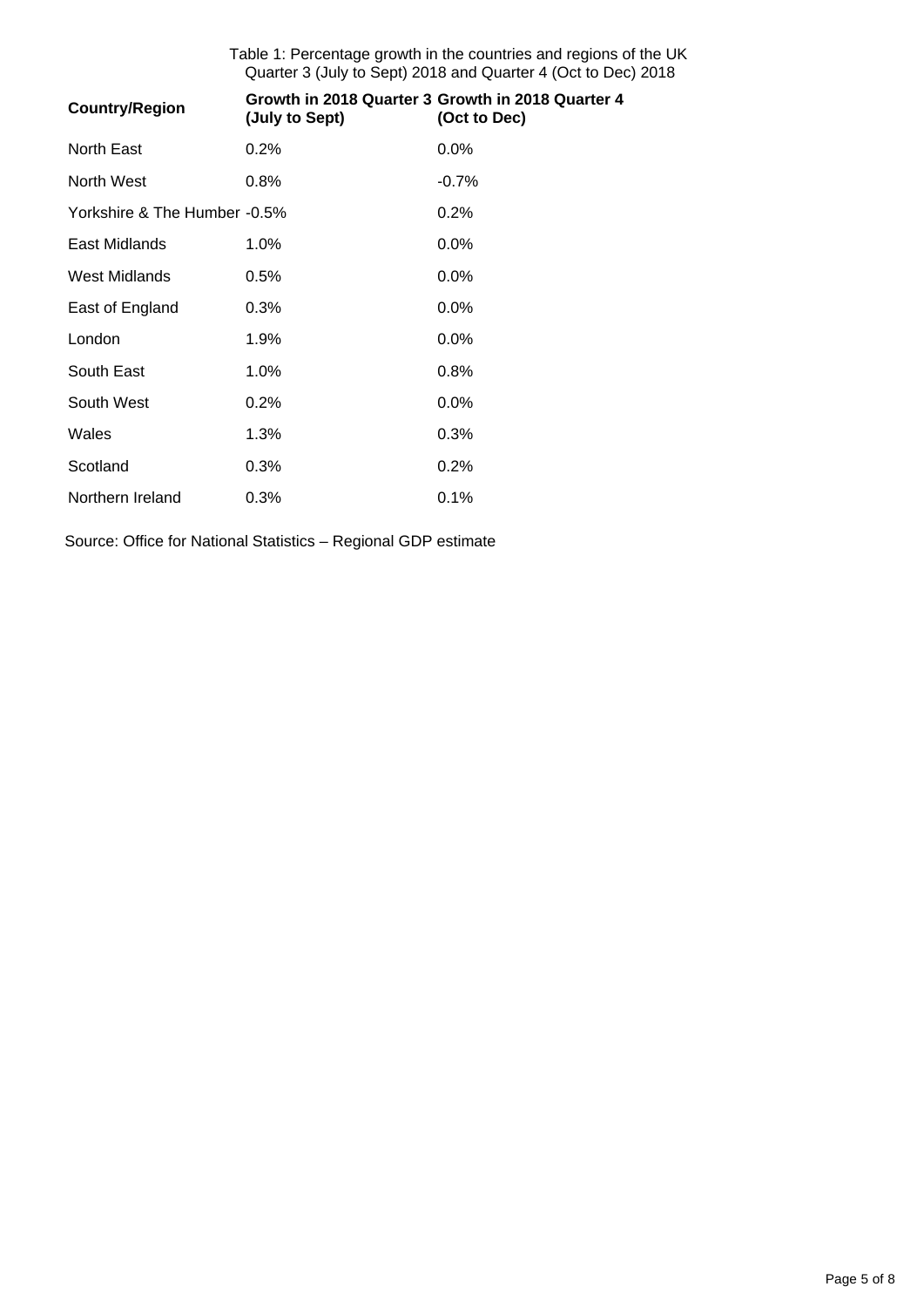#### **Figure 3: East of England and the South West had negative growth in Quarter 4 (Oct to Dec) 2018 compared with the same quarter a year earlier**

**Quarter-on-quarter a year earlier, GDP growth in the countries and regions of the UK for Quarter 4 (Oct to Dec) 2018**

### Figure 3: East of England and the South West had negative growth in Quarter 4 (Oct to Dec) 2018 compared with the same quarter a year earlier

Quarter-on-quarter a year earlier, GDP growth in the countries and regions of the UK for Quarter 4 (Oct to Dec) 2018



#### **Source: Office for National Statistics – Regional GDP estimate**

#### **Notes:**

1. Q4 refers to Quarter 4 (Oct to Dec).

Of the countries and regions of the UK, six had growth in Quarter 4 2018 that was above the UK level. These were: East Midlands (3.4%), West Midlands (3.2%), the South East (2.8%), London (2.3%), Northern Ireland (1.8%) and Wales (1.8%).

Only the East of England and the South West had negative growth in Quarter 4 2018, with negative growths of 0.4% and 1.1% respectively.

More information about the low-level industries for these changes can be found in the datasets for Wales and the regions of the UK, and the data published by the **[Scottish Government](https://www.gov.scot/Topics/Statistics/Browse/Economy/QNA2019Q1)** and [NISRA.](https://www.nisra.gov.uk/statistics/economic-output-statistics/ni-composite-economic-index)

#### **Figure 4: GDP growth by main industrial sector for the English regions and Wales**

Quarter 2 (Apr to June) 2017 to Quarter 4 (Oct to Dec) 2018

#### [Download the data](http:///visualisations/dvc650/data.xls)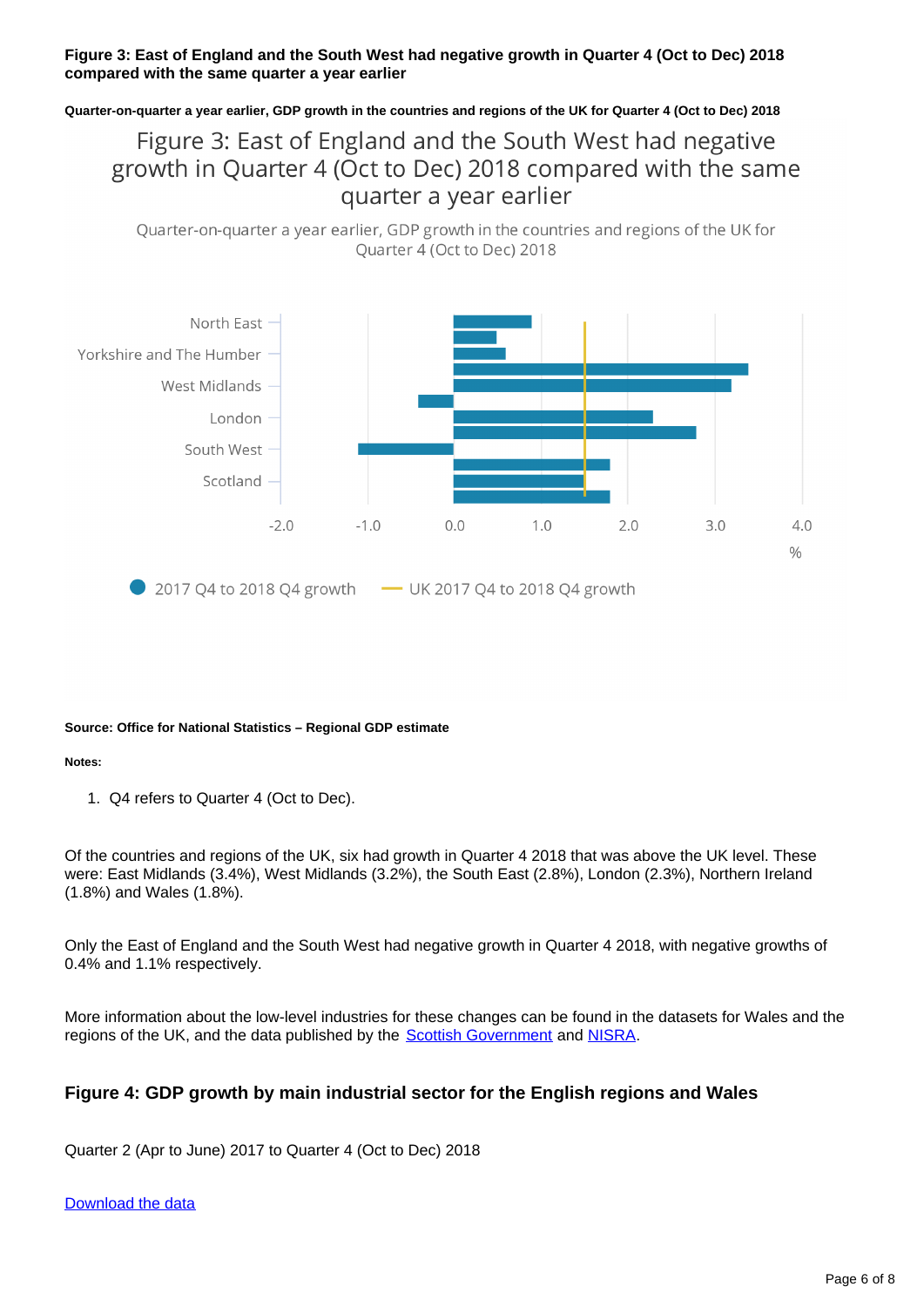More detail about the [growth in GDP in each region](https://www.ons.gov.uk/economy/grossdomesticproductgdp/bulletins/gdpukregionsandcountries/octobertodecember2018#other-pages-in-this-release) can be found in the relevant pages.

These estimates are calculated based on site-level activity, so industry movements may differ to those at the national level, which are based on overall business activity.

Agriculture will be shown here in future releases, but has been temporarily withdrawn for this release. Please see [Section 6](https://www.ons.gov.uk/economy/grossdomesticproductgdp/bulletins/gdpukregionsandcountries/octobertodecember2018#strengths-and-limitations) for more information.

### <span id="page-6-0"></span>**4 . Glossary**

### **GDP**

Gross domestic product (GDP) measures the value of goods and services produced in the UK. It estimates the size of, and growth in, the economy.

### <span id="page-6-1"></span>**5 . Measuring these data**

The main data for these estimates are turnover data from approximately 1.9 million Value Added Tax (VAT) returns. Information from the [Inter-Departmental Business Register \(IDBR\)](https://www.ons.gov.uk/aboutus/whatwedo/paidservices/interdepartmentalbusinessregisteridbr) on workplace employment allows us to apportion the VAT turnover for each business based on their employment share within a region. There is also a [quality assurance of administrative data \(QAAD\) report for VAT data.](https://www.ons.gov.uk/economy/economicoutputandproductivity/output/methodologies/qualityassuranceofadministrativedataqaadreportforvalueaddedtaxturnoverdata)

Other volume measure data are used where appropriate, or where VAT data has insufficient coverage. A full list of other data sources is included in the [methodology article](http://www.ons.gov.uk/economy/grossdomesticproductgdp/methodologies/introducinggdpforthecountriesoftheukandtheregionsofengland).

Detailed [methodology](http://www.ons.gov.uk/economy/grossdomesticproductgdp/methodologies/introducinggdpforthecountriesoftheukandtheregionsofengland) for these statistics is available.

A detailed analysis of these new data is planned for the Economic review to be published in October 2019.

### <span id="page-6-2"></span>**6 . Strengths and limitations**

These data are designated as [Experimental Statistics](https://www.ons.gov.uk/methodology/methodologytopicsandstatisticalconcepts/guidetoexperimentalstatistics). These are statistics that are in the testing phase and not yet fully developed. We will continue to develop these statistics and seek users' views on their use and needs for these data.

While the data sources and methods used in both our regional and national estimates of gross domestic product (GDP) are broadly similar, there are some clear differences. For example, in the extent to which Value Added Tax (VAT) data are used.

This means that while regional GDP aims to produce the best estimates at a regional level, the sum of the regions (adding in published estimates for Scotland and Northern Ireland) may not equal the national total. To address this, we have constrained our regional GDP estimates to the national totals in such a way that minimises changes to the region by industry quarter-on-quarter growth rates. The overall impact of this constraining on the regional estimates is small.